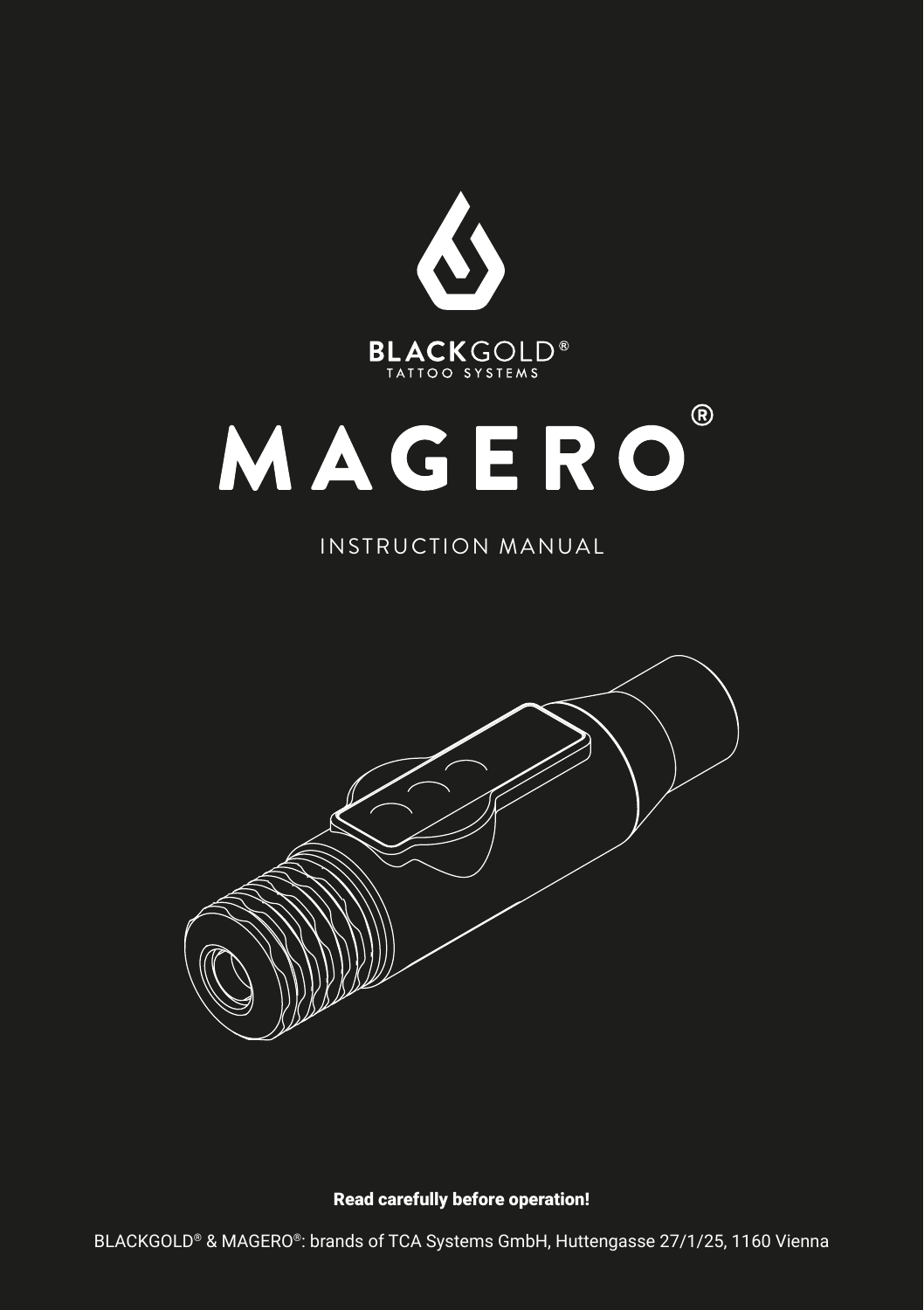#### Foreword

Thank you very much for your purchase and your trust in us and our products! We are very happy that you have become a part of the BLACKGOLD<sup>®</sup> community.

If you like the BLACKGOLD® tattoo system, please tell your friends. If you have any problems with the machine or accessories, or if you have any questions or suggestions, please contact us at support@blackgold.tattoo.

We wish you a lot of fun and success with your new equipment!

Best regards from Vienna, your BLACKGOLD® team

# 1. table of contents

- 1. Table of contents<br>2. Warranty stateme
- Warranty statement
- 3. Safety instructions
- 4. Scope of delivery
- 5. Description of the system/operating elements
- 6. Technical data
- 7. Operating conditions
- 8. Battery
- 9. Putting MAGERO® into operation
- 10. Setting needle protrusion
- 11. Setting the piercing frequency
- 12. Handle piece
- 13. Protective tubing
- 14. Cartridge
- 15. Cleaning MAGERO
- 16. Check MAGERO
- 17. EC Declaration of Conformity

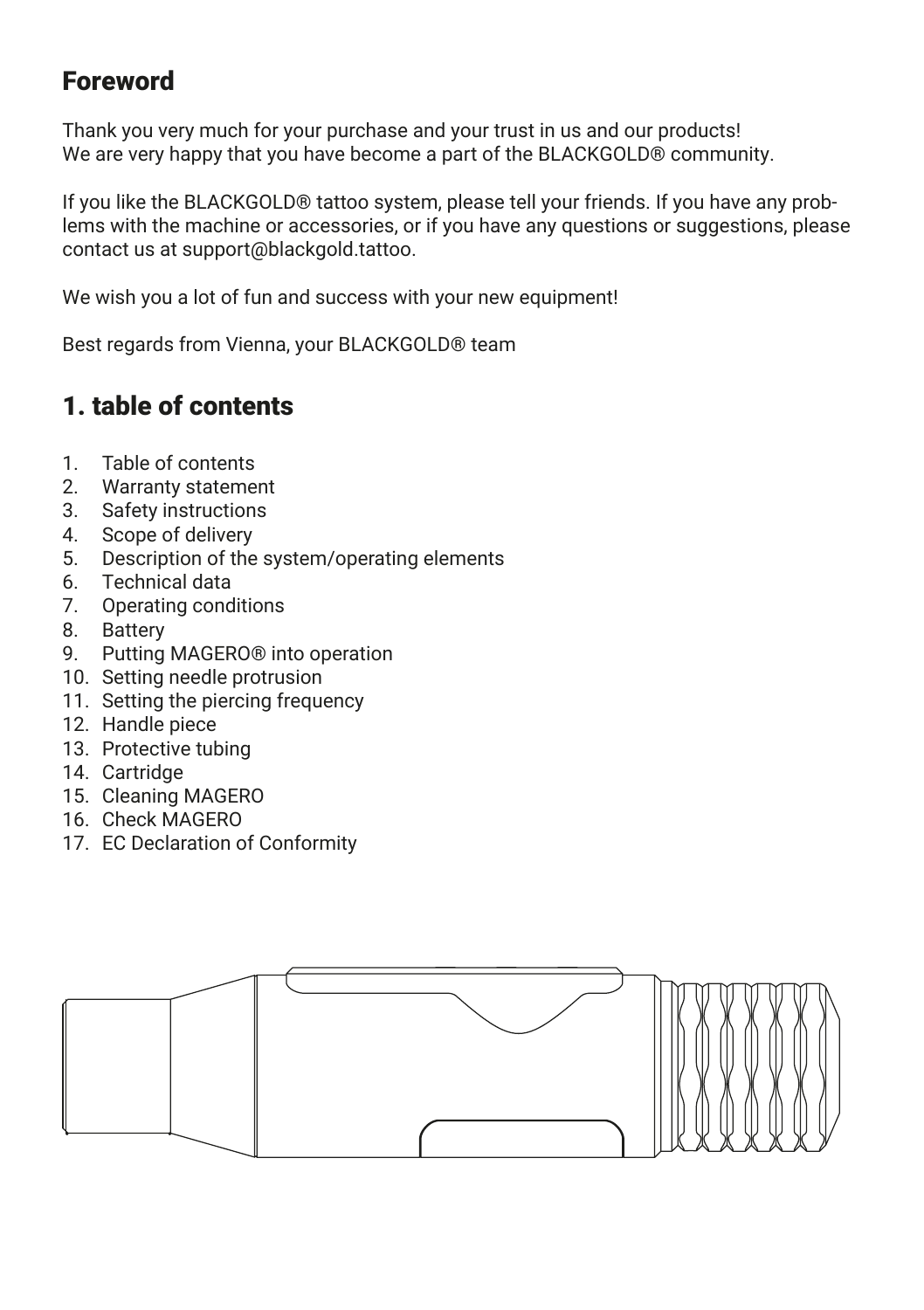#### 2. warranty declaration

The device has been designed, built and manufactured in accordance with the directives and standards currently in force in the European Union.

The manufacturer therefore provides a warranty for the device (both electrical and mechanical components, battery excluded) when used as intended (see 3.) for a period of one year from the date of purchase.

However, if the device is not used as intended or if manipulations are made to the device that are not carried out by the manufacturer, any warranty claim to the manufacturer will expire.

# 3. safety instructions

The tattoo machine is used with a cartridge - in case of improper operation there is a risk of a puncture injury! It is therefore essential to read these operating instructions before commissioning!

- The MAGERO® may only be operated by persons who are authorized to perform tattooing and who are aware of possible side effects and dangers.
- Never modify/open/damage components of the MAGERO® or the accessories.
- No liquids may get into the MAGERO®.
- Always check before and after work whether the MAGERO® is contaminated by returning liquids. Proper cleaning and disinfection is absolutely necessary if this should happen.
- Use the MAGERO® only with original packed cartridges with membrane(!), which are approved in your country.
- Pack the MAGERO® properly with a protective sleeve and make sure that no liquids come into contact with the machine. Sleeves and cartridges are for single use only and must be changed after each customer!
- When handling, make sure that no puncture injuries occur. If the needle has already been in use and you prick yourself, seek medical attention immediately.
- If the frequency of pricks is too high, injuries (cuts) in the skin may occur.
- If hygiene rules are not observed, infections may occur, leading to illness.
- If used for too long, unacceptable heating may occur due to overheating.
- Always work cleanly and adhere to the hygiene guidelines in your country.
- Do not use expired or damaged cartridges.
- Make sure that the person or body part is allowed to be tattooed.
- For further safety instructions, see: 8. Battery

#### Intended use/application:

The "MAGERO®" device has been built and placed on the market for the creation of tattoos on the human skin surface through the use of tattoo needles and liquid dyes. Any use not in accordance with the intended purpose is not permitted and relieves the manufacturer of its responsibility.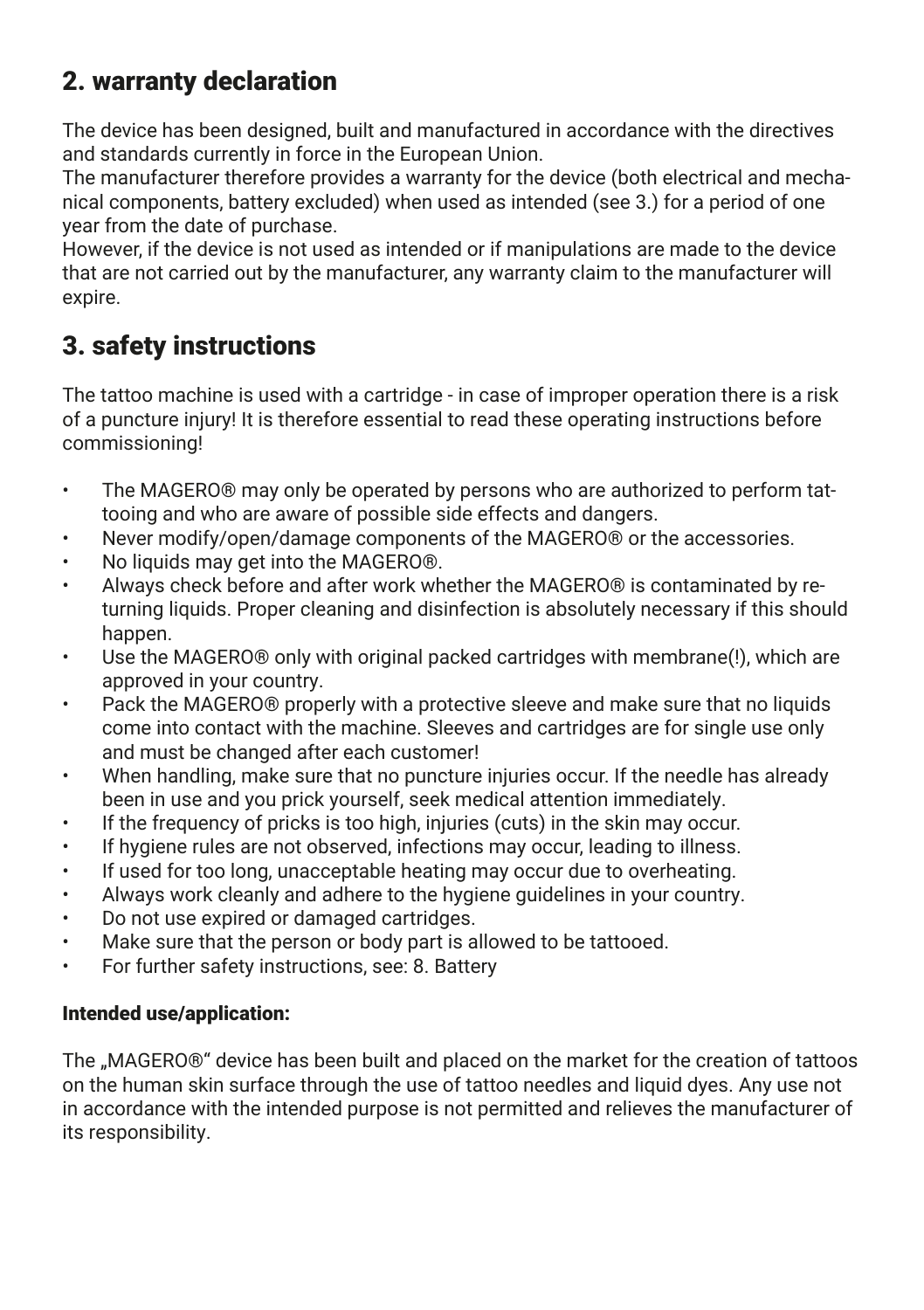# 4. scope of delivery

1 BLACKGOLD® MAGERO® tattoo machine 2 battery cells (18500 Li NMC 3,7V-2000mAh CID / PCT) 1 Dual Charger USB 5V 2A 1 USB Power Adapter 10W 1 USB cable 1 user manual 1 Quickstart guide incl. warranty card

### 5. description of the system

1 Handle (Twist-Lock) 2 Power/Standby 3 Plus - speed faster 4 Minus - speed slower 5 Display (speed/battery status) 6 Battery case

#### 6. technical data

Length: 125-128.5mm Diameter: 30mm Weight: 133g machine + 35g battery Rated voltage: 3.7V Drive: DC flat motor Power: 3W Stitching frequency: 60-130Hz Stroke: 3.5mm Needle protrusion: 0-3.5mm (varies according to cartridge manufacturer) Connectivity: Bluetooth 4.0

### 7. operating conditions

Ambient temperature: +10 to +30°C Relative humidity: 30% to 75%

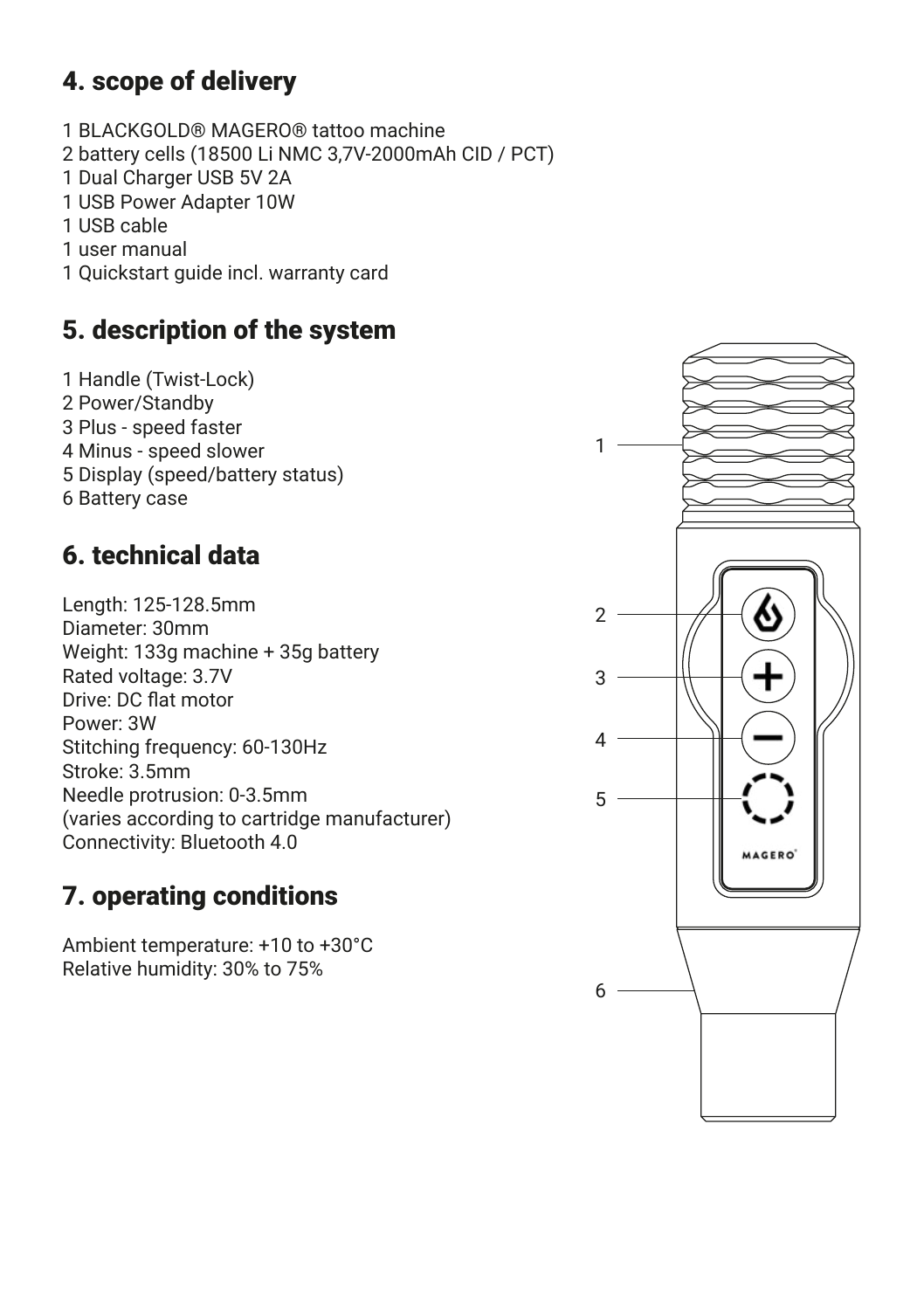# 8. battery

#### *Attention!*

- *• Only the use of rechargeable cells supplied or offered by BLACKGOLD® is recommended. Cells from other manufacturers may work, but inaccuracies in the battery status display or other malfunctions and dangers may occur.*
- *• Damaged cells must no longer be used.*
- *• When replacing the battery, make sure that the positive terminal (+, white ring around the contact surface) is inserted first into the MAGERO®.*
- *• If there are signs of a malfunction, the rechargeable battery must be removed immediately and must never be left unattended in the device.*

*If defective or other battery cells are used, the following errors will occur:*

- *• The device control no longer works.*
- *• The display is no longer correct.*
- *• Danger of overheating and/or device explosion!*
- 1. To insert the battery, unscrew the battery housing on the back.
- 2. Insert a fully charged battery into the opening with the positive pole (+, white ring around the contact surface) facing the machine.
- 3. Screw the battery housing back onto the machine as far as it will go.

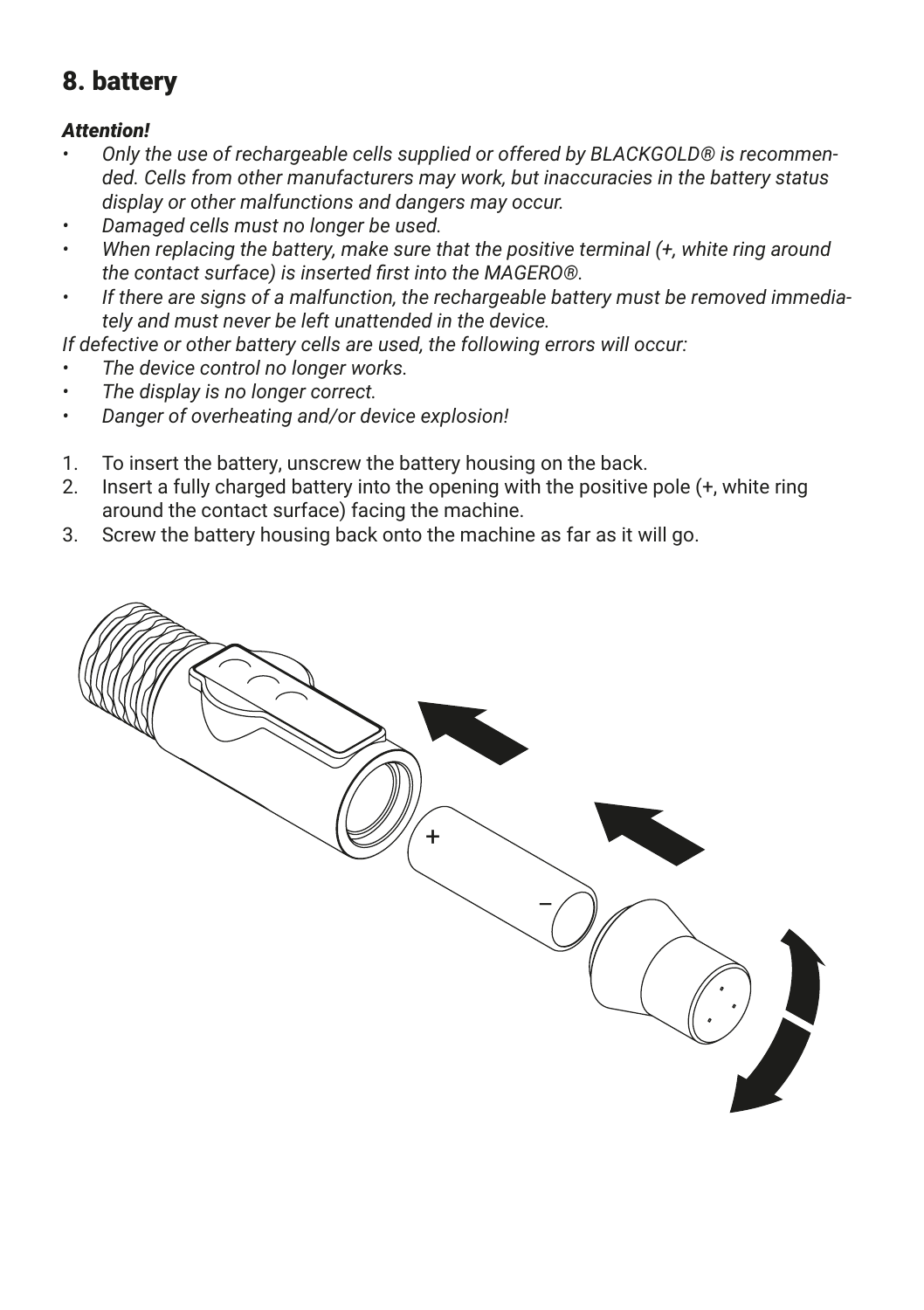# 9. putting MAGERO® into operation

- 1. Insert battery (see 8.).
- 2. Switch on: Press Power for 2 seconds (battery status is displayed in blue for 4 seconds, then the speed level is displayed in orange).
- 3. Start: Press Power briefly.
- 4. Adjust speed: press +/- (see 11.).
- 5. Stop: Press power briefly.
- 6. (Battery level is displayed in blue for 4 seconds).<br>7. Switch off: Press Power for 2 seconds
- Switch off: Press Power for 2 seconds

# 10. adjust needle protrusion

*Attention! Risk of injury due to excessive needle projection. A large needle projection allows a large insertion depth. This may result in injuries to the subcutaneous fat tissue. Always start with a small needle projection!*

*Caution. The needle projection (standard 0-3.5mm) varies depending on the cartridge manufacturer. It may happen that the needle tips protrude slightly from the module when it is at a standstill. There is a risk of injury!*

- 1. Switch on the MAGERO®.
- 2. Twist-lock mechanism: adjust the needle projection by loosening the handle (by turning it clockwise by about 10°).
- 3. Now set the desired needle projection by carefully moving the handle forward/backward.
- 4. Fix the handle again by turning it counterclockwise.
- 5. Check whether the grip piece is firmly seated and the needle projection no longer changes.

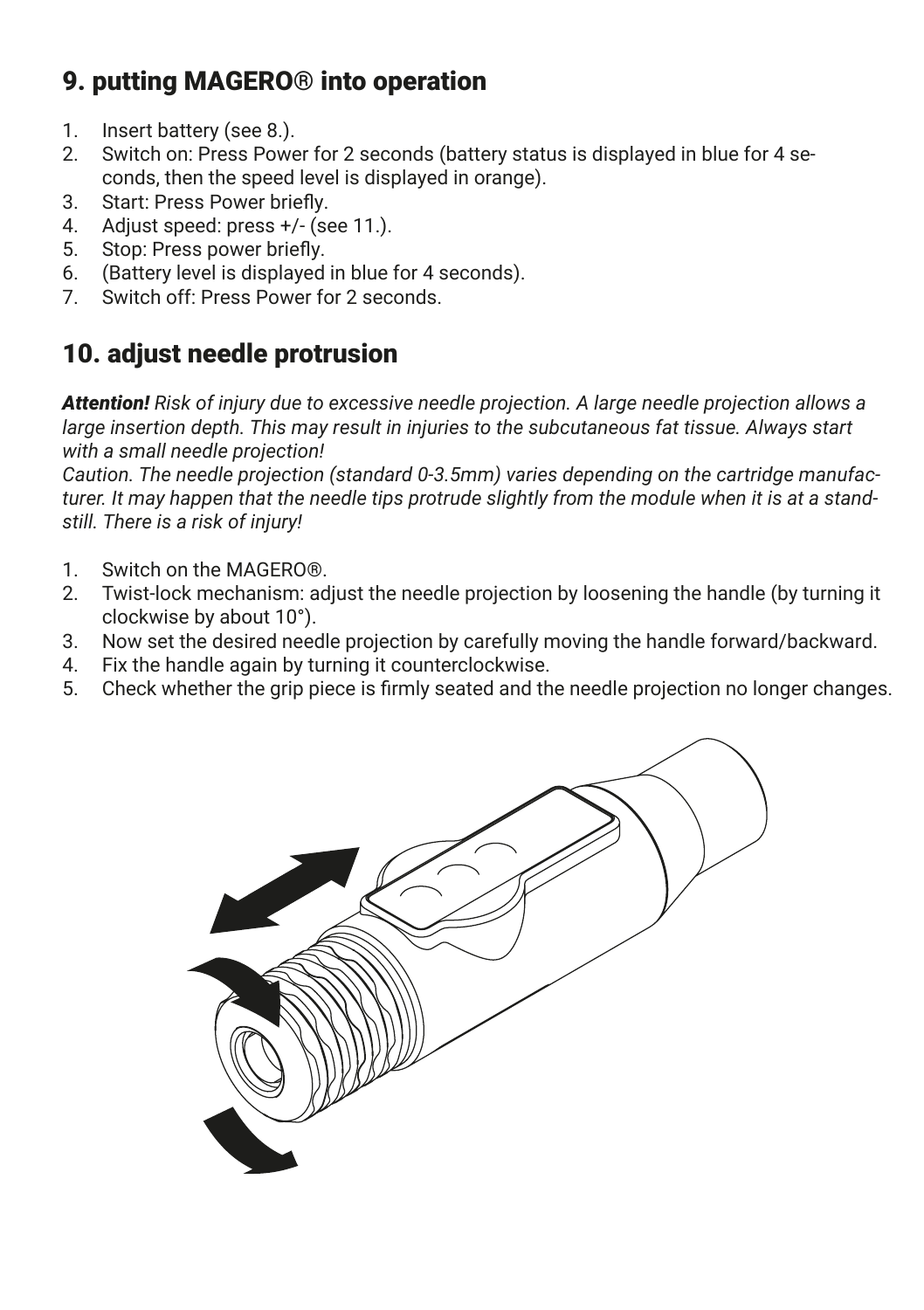### 11. setting the lancing frequency

*Caution! Risk of injury due to excessive piercing frequency. If the piercing frequency is too high, the skin is cut open. Make sure that the piercing depth, skin texture and needle projection are adapted to the working speed. Always start with the lowest level!*

- 1. Switch on the MAGERO®.
- 2. Press + and to set the piercing frequency/speed in eight preset steps (with the machine running or at a standstill).

#### 12. handle piece

The handle piece can be changed if necessary or removed for cleaning.

- 1. Switch off the MAGERO®.
- 2. Use the allen key to loosen the worm screw on the underside of the handle.
- 3. Unscrew the handle.
- 4. Change/clean the handle.
- 5. Screw the handle back onto the machine as far as it will go.
- 6. Fix the handle piece hand-tight with the worm screw and the allen key.

#### 13. protective covers

*Attention! If liquids get inside the MAGERO® , this can cause damage to mechanical and electronic components. A contaminated machine can lead to cross-contamination. Therefore, always use protective sleeves!*

- Make sure that the machine, handle and drive ram are clean.
- Use an approved protective hose and pull it properly over the machine and fix it as usual. Make sure that there is no gap after attaching the cartridge so that the machine cannot be contaminated.
- If liquids get inside the MAGERO®, it can cause malfunctions. Remove the battery and return the MAGERO® to the manufacturer, preferably in its original packaging. Do not use again!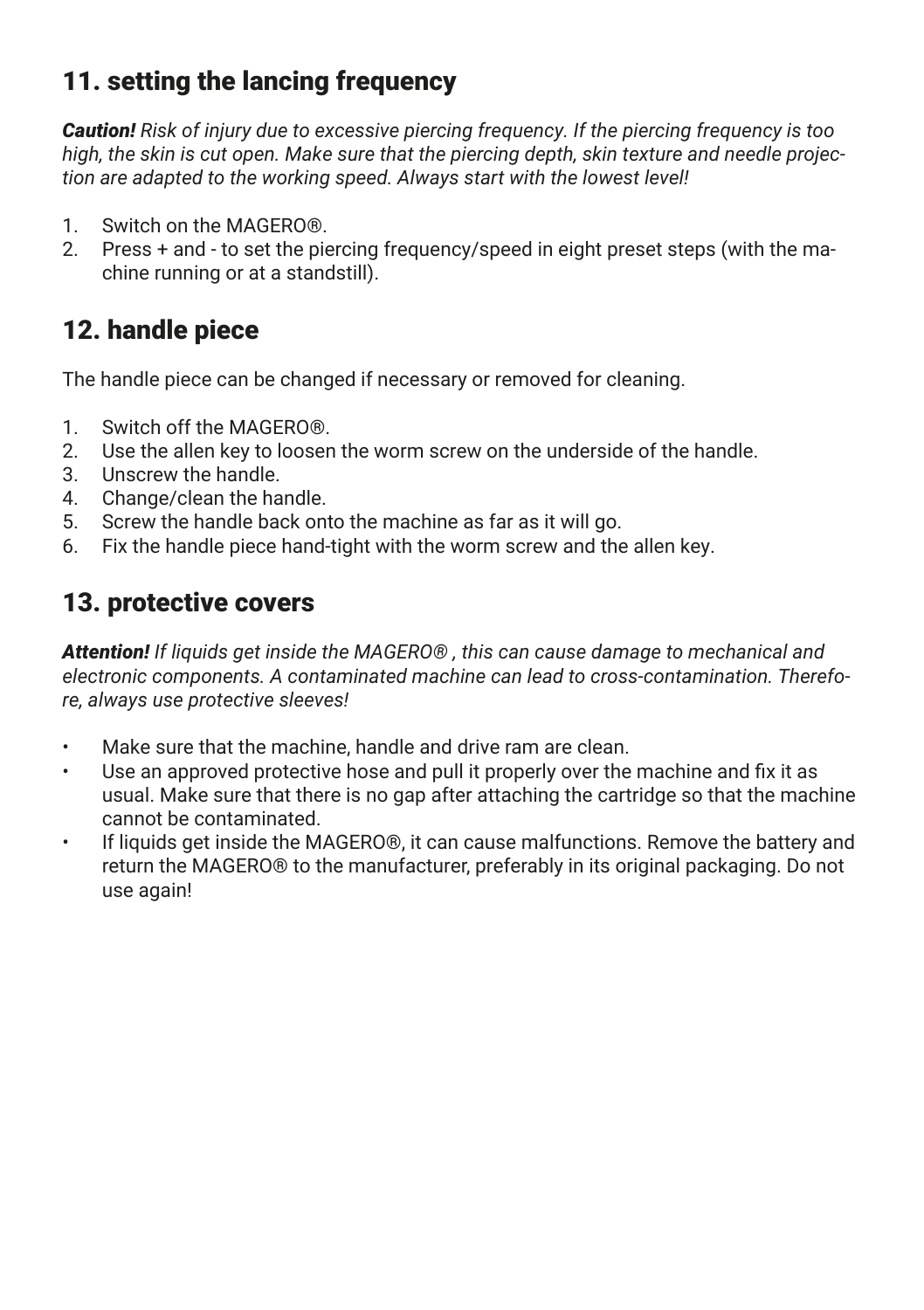# 14. cartridge

*Attention! Risk of injury from needles! Injuries with contaminated needles may result in the transmission of diseases.* 

- *• Never touch the cartridge at the tip.*
- *• Dispose of used and no longer required modules properly.*
- *• Do not open the sterile modules until immediately before use.*
- *• If you prick yourself with a contaminated needle, consult a doctor immediately.*

#### **Attach cartridge: only use membrane modules!**

- The cartridge may only be changed when the machine is at a standstill.
- When changing the module, make sure that no liquids come into contact with the MAGERO®.
- Used cartridges must be disposed of properly.
- Sterile modules may only be opened immediately before work.
- Observe the safety notes and instructions of the respective manufacturer!
- 1. Insert the module into the opening and turn it clockwise by approx. 45°.
- 2. Make sure that the module is firmly held in place.
- 3. To remove the module, turn it counterclockwise and pull it out of the MAGERO®.

#### **Pick up color**

• Dip the tip of the module into the desired color for 2-3 seconds while the unit is running. Make sure that the sensitive needle tip does not come into contact with the ink container.

# 15. cleaning/disinfecting the MAGERO

*Attention! Short-circuit hazard and risk of minor electric shocks. If liquids get inside, it may cause damage to the MAGERO®.* 

*Never soak the MAGERO® in disinfectant!* 

- Switch off the MAGERO® before carrying out any cleaning or maintenance work.
- To be on the safe side, also remove the battery cell.
- Only use disinfectants that are approved in your country.
- To clean the machine, wipe it with a disinfectant cloth. Avoid stagnant moisture and dry areas that are too damp so that no moisture can get into the interior of the machine.

# 16. check MAGERO®

- Perform a visual inspection of the equipment. Is there any external damage visible?
- Switch on the MAGERO® and perform a listening test. Are operating noises or volume noticeable?

Contact us in case of any abnormalities or if the MAGERO® cannot be operated safely at support@blackgold.tattoo!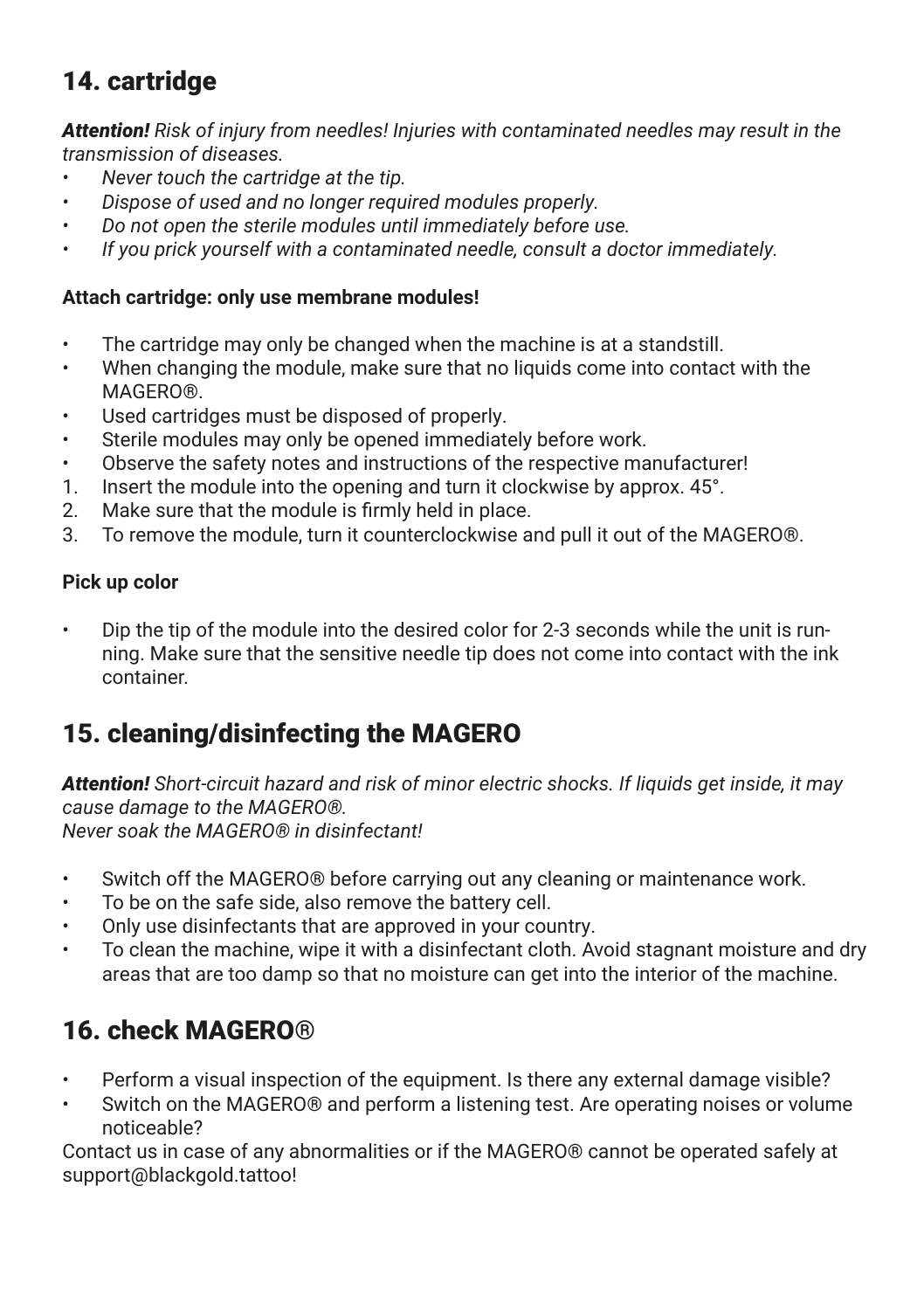

**EC Declaration of Conformity in the sense of the Machinery Directive 2006/42/EC the Low Voltage Directive 2006/95/EC the ROHS Directive 2011/65/EU** 



**a Brand of TCA Systems GmbH Huttengasse 27/1/25 1160 Vienna**

**hereby declares that the machine described below, based on its design and construction as well as the version placed on the market by it, complies with the relevant basic safety and health requirements of the above-mentioned EC Directive. In the event of a change to the system, system part not agreed with the manufacturer, this declaration loses its validity.** 

**Designation of the machine:** 

#### **Tattoo machine**

**Type: "MAGERO" Year of construction: 2021**

**Consisting of: Neodymium magnets, aluminum plastic housing, drive unit. Relevant EC Directives:** 

**EC Machinery Directive 2006/42/EC of the European Parliament on the safety of machinery.** 

**EC Low Voltage Directive 2014/34/EU of the European Parliament on** 

**EU Directive 2011/65/EU - Directive on the restriction of the use of hazardous substances in electrical and electronic** 

**equipment.** 

**Applied harmonized European standards, in particular:** 

**ÖNORM EN ISO 12100:2013 Safety of machinery - Basic concepts, general principles for design ÖNORM EN ISO 13849-1 Safety of machinery - Safety-related parts of control systems.** 

**Vienna, 10.05.2022** 

**…………………………………………… …………………………………………..**

**Eder Expert**

**(DI Roland Maria Reininger, Managing Director) Dipl.-Ing.(BA) Josef Martin**